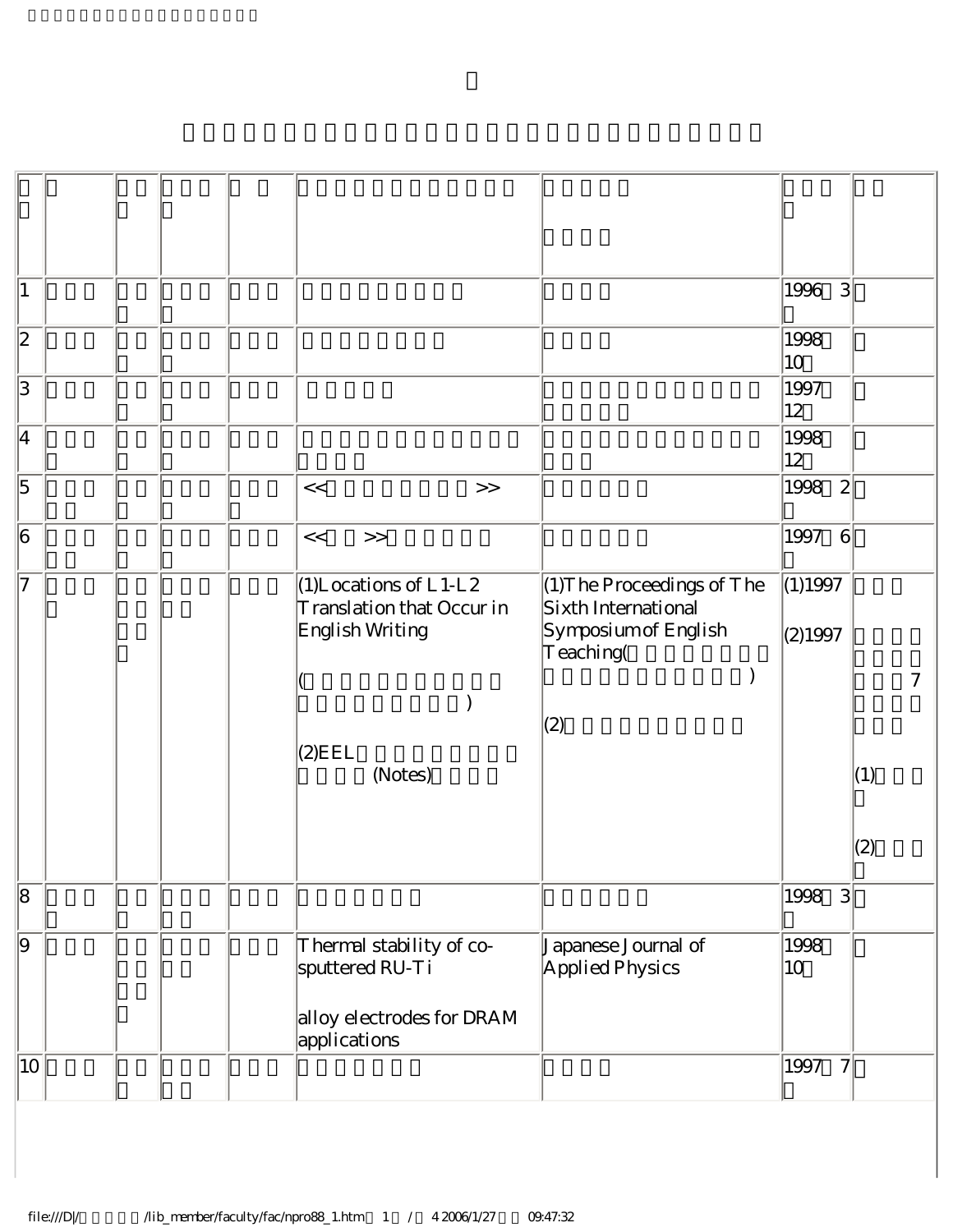| 11           | A Case Study Network<br>Organization Perfomance<br>and Librarians'<br>attitudes                                                                                     |                                                                            | 1995                             |
|--------------|---------------------------------------------------------------------------------------------------------------------------------------------------------------------|----------------------------------------------------------------------------|----------------------------------|
| $ 12\rangle$ |                                                                                                                                                                     |                                                                            | 1998<br>$\overline{\mathcal{U}}$ |
| 13           | Padagogische<br>Handlungstheorie zwischen<br>Positivitat und Negativitat                                                                                            | Berlin                                                                     | 1997                             |
| 14           | The policy-making process<br>for Taiwan's National<br>health insurance programme<br>with reference to key<br>political pressure groups<br>1986-1995: A case study ( |                                                                            | 1998<br>7                        |
| 15           | Essays on the POLITICAL<br>Economy of Environmental<br>Policy                                                                                                       | University Of Texas<br>at Austin                                           | 1998                             |
| 16           | Processing of Spectral<br>Information in the Dragonfly<br>Lamina                                                                                                    |                                                                            | 1994<br>1                        |
| 17           | Binuclear Vanadium()<br>Squarates with Layered and<br>Framework Structures                                                                                          | Angew. Chem Int. Ed. Engl                                                  | 1997                             |
| 18           | Dose-Specific Production of<br>Chlorinated Quinone and<br>Semiquinone Adducts in<br>Rodent Livers Following<br>Administration of<br>Pentachlorophenol               | Fundamental and Applied<br>Toxicology<br>(1991.1<br>Toxicological Science) | 1999                             |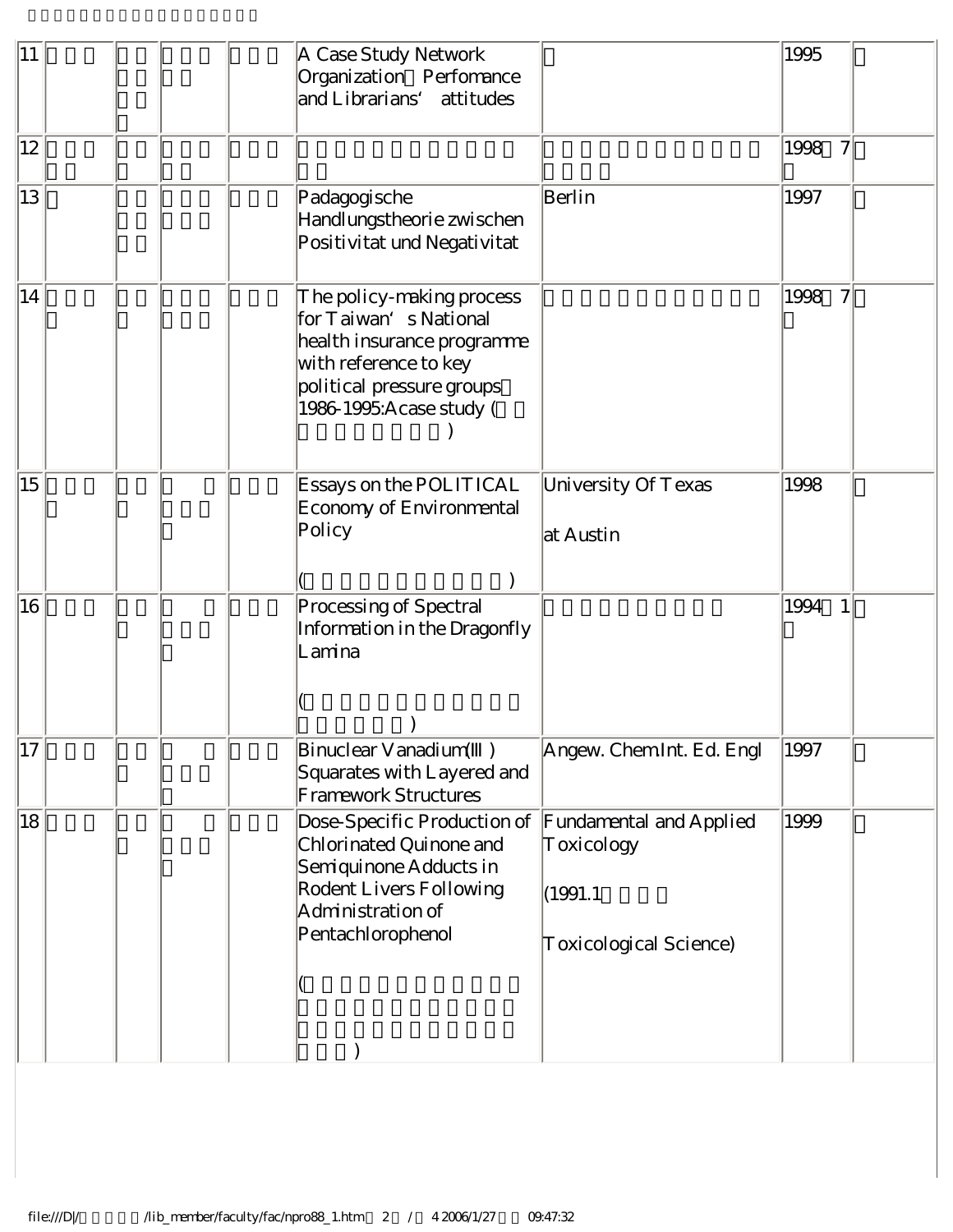| 19 | Transfection by Cationic<br>Liposomes Using                                                  | Journal of Biological<br>Chemistry                | 1997<br>10              |
|----|----------------------------------------------------------------------------------------------|---------------------------------------------------|-------------------------|
|    | Simultaneous Single Cell<br>Measurements of Plasmid<br>Delivery Transgene<br>Expression      |                                                   |                         |
|    |                                                                                              |                                                   |                         |
| 20 | The mechanism of Bi<br>extraction along dislocation<br>lines in dilute Cu-Bi alloys          | Scripta Materialia                                | 1998                    |
| 21 | Tests for and estimation of<br>structural changes in<br>trending and long-memory<br>data     |                                                   | 1998<br>$6\overline{6}$ |
|    |                                                                                              |                                                   |                         |
| 22 | A Microstructure for in-situ<br>Determination of Residual<br>Strain                          | IEEE/ASME J.<br>Microelectromech anical<br>System | 1999<br>16              |
| 23 | A Study in the Variability<br>of Responses to 'Thank<br>You'                                 | Georgia State<br>University                       | 1993                    |
| 24 |                                                                                              |                                                   | 1994                    |
| 25 | Difference in Learning<br>Strategies of Native<br>Speakers of Character and<br>NON-Character | Seattle Pacific<br>University Seattle<br>WA USA   | 1994                    |
|    | Based Languages in the<br>Acquisition of Mandarin<br>Chinese                                 |                                                   |                         |
| 26 | $\lt$<br>$>>$                                                                                |                                                   | 1999                    |
| 27 | $\lt$<br>$>>$                                                                                |                                                   | 1995                    |
|    |                                                                                              |                                                   |                         |